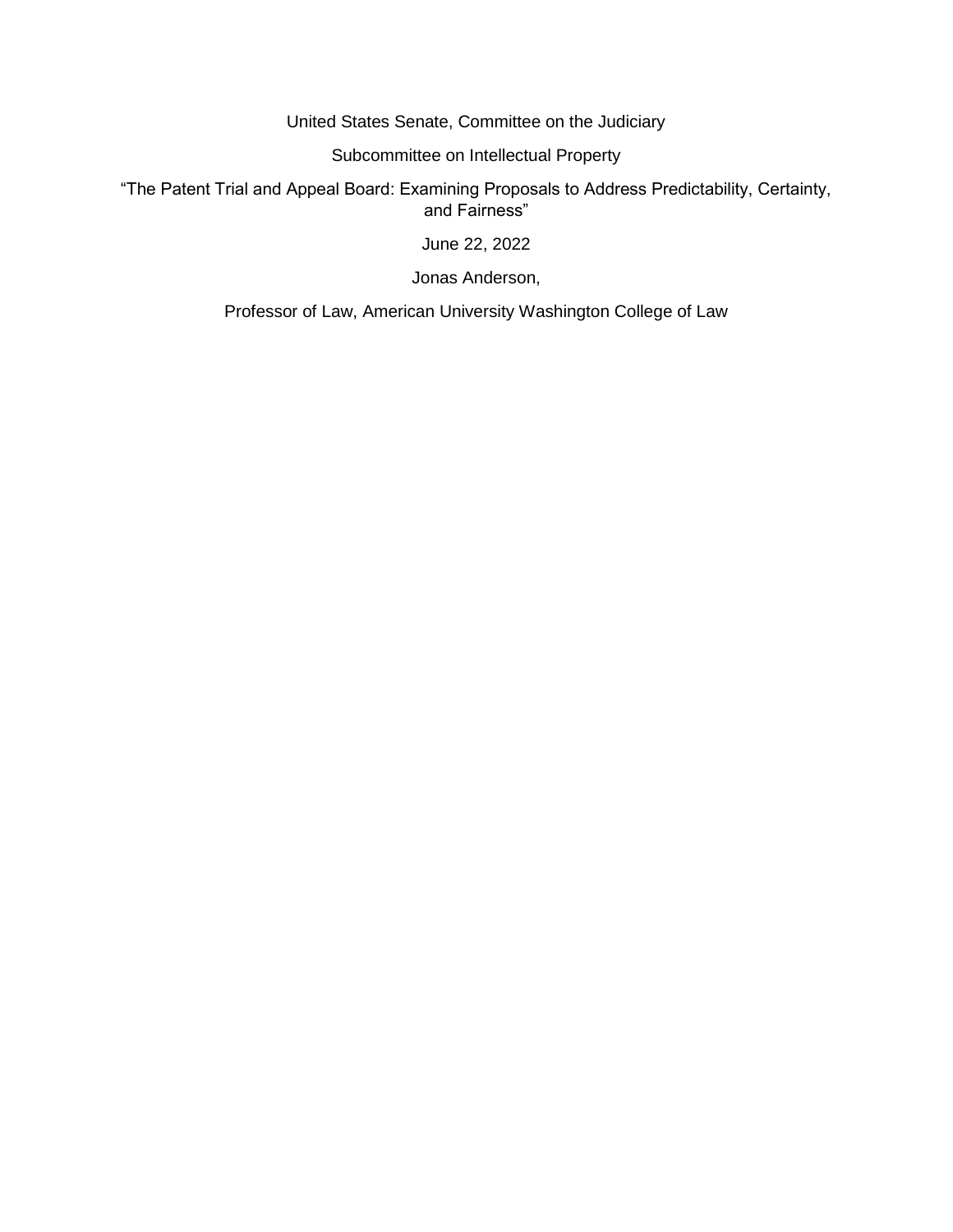#### I. Introduction

Thank you for inviting me to testify on the predictability and fairness of proceedings at the patent trail and appeal board. I am a professor of law at American University Washington College of Law in Washington, D.C. My areas of expertise include patent law, the federal courts, and intellectual property. I have authored numerous articles and op-eds on the operation of the patent system generally, and specifically on ways to improve the fairness of patent adjudication proceedings. *See*, J. Jonas Anderson & Paul Gugliuzza, *Federal Judge Seeks Patent Cases*, 71 DUKE LAW JOURNAL 419 (2021); J. Jonas Anderson, *Court Capture*, 59 BOSTON COLLEGE LAW REVIEW 1543 (2018); J. Jonas Anderson, *Judge-Shopping in the Eastern District of Texas*, 48 LOYOLA CHICAGO LAW REVIEW 539 (2016); J. Jonas Anderson, *Court Competition for Patent Cases*, 163 UNIVERSITY OF PENNSYLVANIA LAW REVIEW 631 (2015).

One area of my scholarship has focused on federal district court judges who seek to attract patent cases for their courtrooms. This "court competition" for patent cases, I believe, is a threat to the judiciary's legitimacy. It is with this concern in mind that I will focus my testimony today.

I will begin my testimony by briefly describing how the PTAB has improved the functioning of the patent system. Then I will turn to how federal district court judges who actively seek out patent cases are threatening judiciary's legitimacy. Then I will move into areas in which Congress can improve the PTAB while simultaneously reducing the ability of district court judges to attract patent cases.

### The Benefits of the PTAB for the Patent System.

The Federal District Courts have traditionally been the primary venue to raise validity challenges of already-issued patents. While the Patent and Trademark Office traditionally has had some role to play in invalidating incorrectly issued patents, the main avenue for patent challengers to contest a patent was via litigation in the courts. In 2011, Congress created the PTAB as an alternative means of challenging issued patents. It was hoped that the PTAB would provide a lower cost means of challenging already-issued patents. After all, the cost of litigation in district court averaged over \$3 million dollars in 2009, according to the American Intellectual Property Law Association.

Congress did not create the PTAB as a substitute for litigation, but rather as a quicker, less expensive alternative to district court litigation. Congress was aware that the proceedings in the PTAB would often be accompanied by parallel in the district court. Thus, Congress created a number of carefully crafted tradeoffs designed to lower the overall cost of challenging a patent's validity, while simultaneously reducing the overall workload of district courts.

For example, one of these tradeoffs created by Congress were the estoppel provisions that accompanied PTAB review. These estoppel provisions limit the arguments that can be raised at trial once a review has been performed at the PTAB. The estoppel provisions for IPRs extend to arguments that "could have been raised" before the  $PTAB$ <sup>1</sup> Thus, the PTAB is crafted in such a way that petitioners are the beneficiaries of a lower-cost, speedier way to challenge a patent, while the parallel district court litigation is reduced in scope.

 $\overline{a}$ 

 $1$  35 U.S.C. §§ 315(e), 325(e).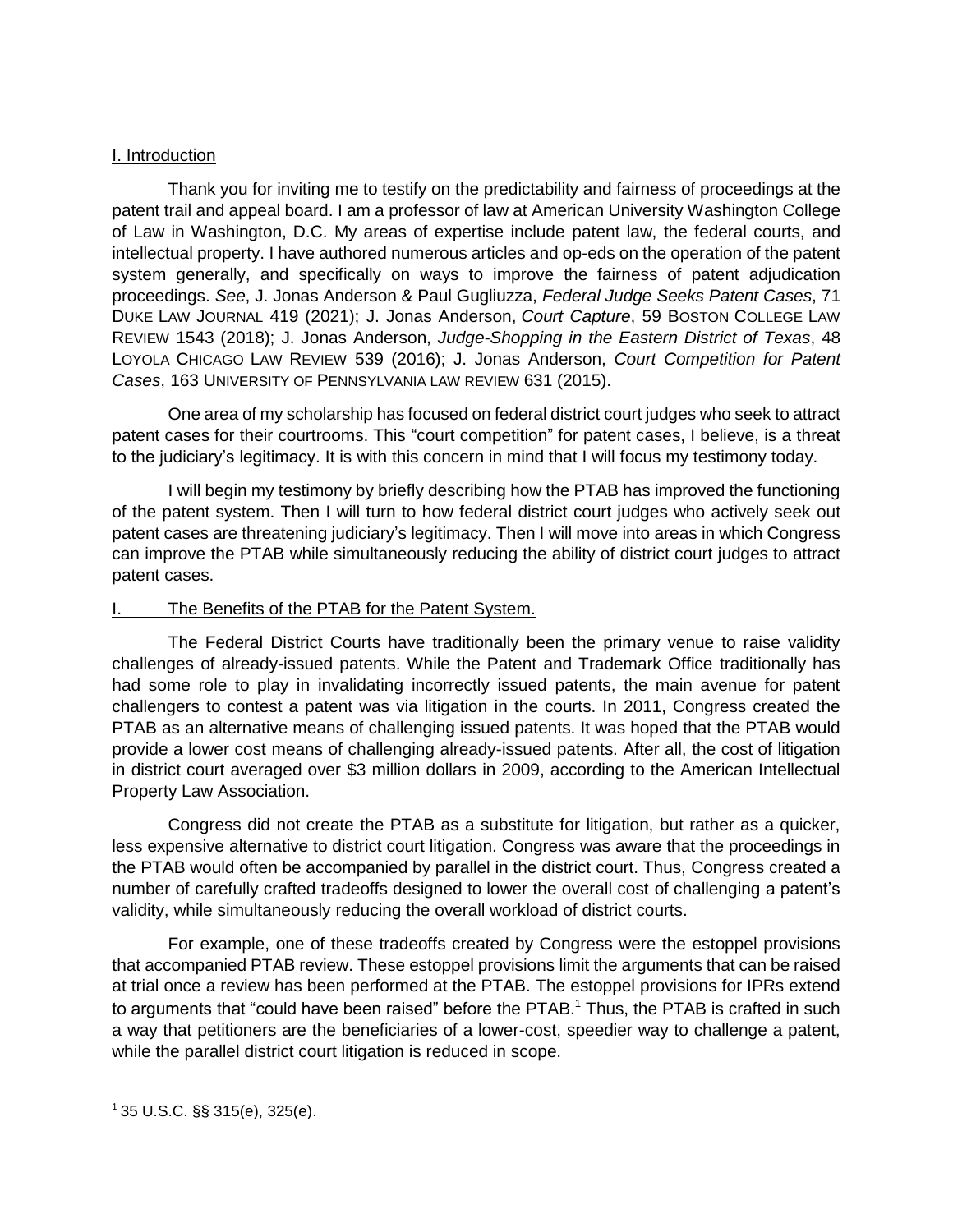The AIA also makes these carefully crafted balances around the one-year time bar for petitions. The AIA gives petitioners one year from the date litigation commences, in which to bring a petition for review.<sup>2</sup> That statutorily mandated "one-year time bar" gives petitioners an adequate time to prepare the most effective filing possible, while simultaneously shielding from review those patents that have been subject to substantial district court litigation. Furthermore, the PTAB review can potentially narrow the claims and/or perform claim construction, thereby reducing the amount of work required by the district judge.

This one-year time bar protects both patent holders and patent challengers, granting quick review to patent challengers while shielding from review patents that have had substantial judicial action. Importantly, it also protects the work of the federal district courts by only potentially reviewing those patents that have been in litigation for less than a year, and refusing to grant review to those patents that have been tied up in litigation for over a year. Throughout the AIA, this trade off between quick review at the PTAB and full litigation at district court is apparent.

### II. Competition among Federal District Courts for Patent Cases

In his end of the year report on the federal judiciary, Chief Justice Roberts brought up three potential areas of concern for the federal courts. $3$  The third area was the "arcane" area of judge selection for patent cases. Justice Roberts was responding to the great numbers of patent cases that are filed in just a few courts before just a few judges. Various members of this subcommittee have also voiced similar concerns over this "extreme concentration" of patent cases.

For example, last year nearly 25% of all patent cases were heard before a single judge on the US District Court for the Western District of Texas. Because of how cases are assigned to judges in that district, plaintiffs are able to select an individual judge to hear their case.

Like a most other district courts, the Western Division of Texas is divided into divisions. Among those divisions is the division of Waco with only one active judge. Because cases are assigned to a judge within the division in which the case is filed, a plaintiff that files within the Waco Division is certain to get that particular judge. And the Western District of Texas is not an outlier in their assignment procedures; numerous district courts allow for this "judge shopping" through divisional assignment. $4$ 

Judge shopping—the practice of choosing one's judge—is not a practice that the federal judiciary should condone or enable. My co-author Paul Gugliuzza and I have proposed simple remedies by which Congress could eliminate judge shopping, including simple venue tweaks and/or pushing courts assign cases randomly.<sup>5</sup> But some district court judges take advantage of judge shopping to engage in the forum shopping game. We have highlighted the most recent example of this "court competition" for patent cases occurring in the Western District of Texas.

<sup>&</sup>lt;sup>2</sup> 35 U.S.C. § 315(b) (barred if "filed more than one year after the date on which the petitioner ... is served with a complaint alleging infringement of the patent.").

<sup>3</sup> Justice John Roberts, *2021 Year End Report on the Federal Judiciary,* available at *https://www.supremecourt.gov/publicinfo/year-end/2021year-endreport.pdf.*

<sup>4</sup> *See* Alex Botoman, *Divisional Judge-Shopping*, 49 COLUMBIA HUMAN RIGHTS LAW REVIEW 297, 317-318 (2018).

<sup>5</sup> J. Jonas Anderson and Paul Gugliuzza, *Federal Judge Seeks Patent Cases,* 71 DUKE L.J. 419, 478-482 (2021).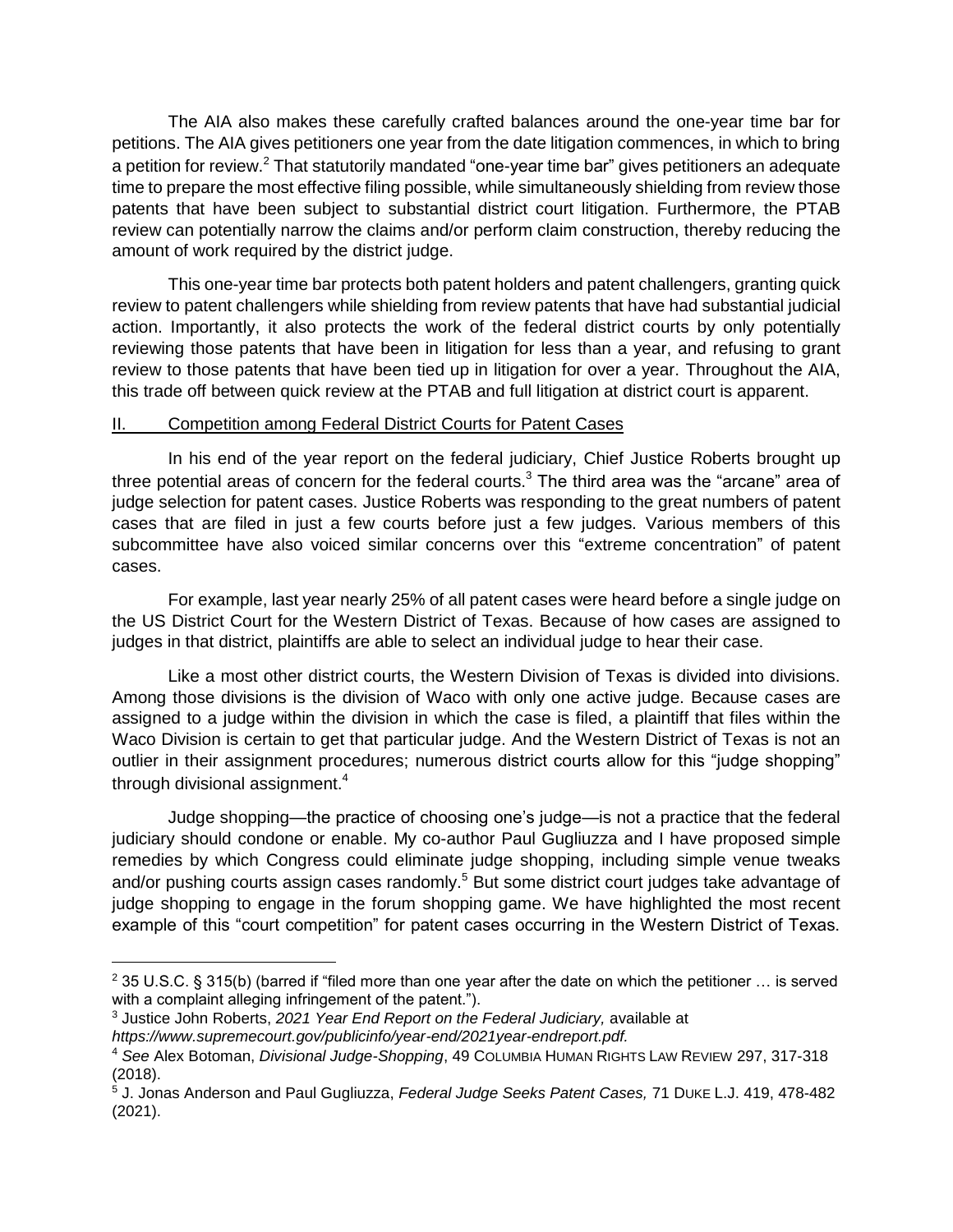There, one judge in Waco has actively solicited patent plaintiffs to file in his courtroom, continuously denied transfer motions for defendants seeking a more convenient forum, created plaintiff-friendly procedures, and refused to entertain early stage motions for alleging lack of patentable subject matter.

The Waco Division of the Western District of Texas has an aggressive default schedule that keeps patents litigated in West Texas, in most cases, immune from PTAB review. For instance, trial in Waco will usually be scheduled to begin before inter partes review would typically conclude. This quick trial schedule includes scheduling claim construction hearings six months after the case management conference, with trial roughly eighteen months after the conference. Inter partes review at the PTAB, by contrast, typically takes eighteen months to complete, plus the time the defendant needs to prepare and file its petition after being sued for infringement. Thus, the PTAB is generally inclined to deny review of a patent that is also being litigated in Western Texas because of the earlier scheduled trial date.

As a result of this and other plaintiff-friendly procedural aspects, Waco is now home to nearly 25% of the nation's patent cases, plaintiffs flock to Waco in an effort to get the plaintifffriendly benefits of the division's procedures, and the judge has been forced to make extensive use of special masters because of the flood of patent cases in his courtroom.<sup>6</sup> This is an area where the Supreme Court and Congress ought to work together to find a common sense solution to the problem of judge shopping. These solicitation efforts intended to entice patent owners to come to a judge's courtroom evoke an uneasy feeling of unfairness and back room dealing.

# III. Congress should eliminate the *NHK-Fintiv* line of cases at the PTAB. As currently constituted, *NHK-Fintiv* forces petitioners to make unwanted concessions and allows federal district judges to influence forum-shopping plaintiffs.

As described above, the prospect of avoiding the PTAB entices plaintiffs to forum shop and for some judges to engage in competition for that litigation. If judges can offer a more arduous path to the PTAB, they can influence those patent holders who are especially wary of the PTAB to file in the judge's court.

The statute mandates that IPR institution be based upon whether the petitioner is "reasonably likel[y]" to prevail on "at least 1 of the claims challenged in the petition," and whether the "one-year time bar" has been met.<sup>7</sup> Despite this, in 2018, in *NHK Spring v. Intri-Plex Technologies*, the PTAB considered whether pending district court litigation would resolve the issues presented more quickly than the  $PTAB$ .<sup>8</sup> The PTAB determined that because the court (in this case, the Northern District of California) was likely to issue a final decision before the PTAB, that PTAB review would be inefficient and would not "provide an effective and efficient alternative to district court litigation."<sup>9</sup> Thus, under *NHK*, the PTAB could consider the advanced state of litigation when making its unreviewable institution decision.

<sup>6</sup> https://www.law.com/texaslawyer/2021/08/26/how-a-former-law-clerk-earned-700k-this-year-as-a-courtappointed-technical-adviser/

 $7$  35 U.S.C. §§ 314(a); 315(b).

<sup>8</sup> NHK Spring Co. v. Intri-Plex Techs., Inc., No. IPR2018-752, slip op. at 20 (PTAB Sept. 12, 2018).

<sup>9</sup> *Id.*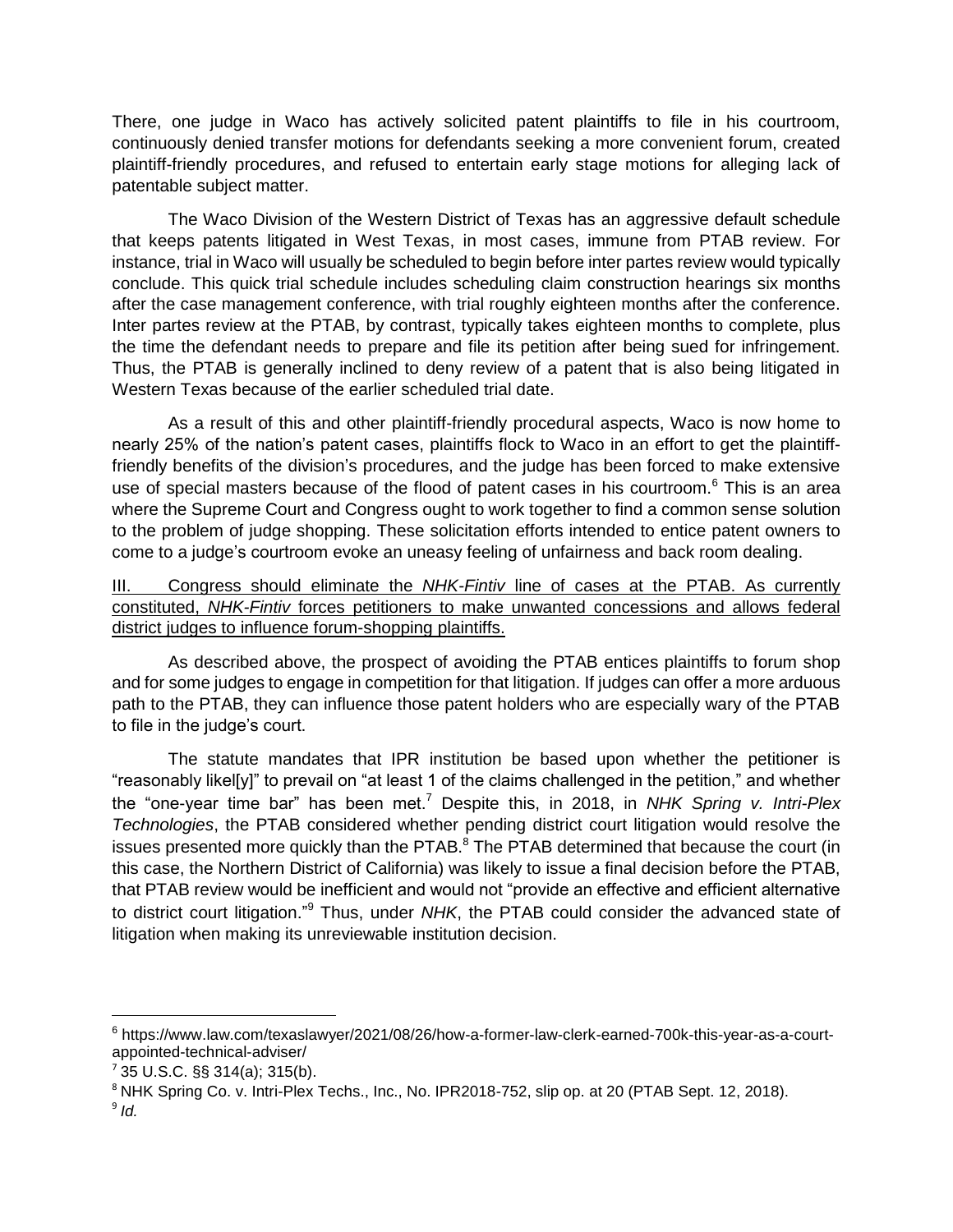In 2020 the PTAB issued an order in *Apple v. Fintiv* that went further than *NHK*. <sup>10</sup> (The order was later denominated as a precedential order by the Commissioner of the PTO). In *Fintiv*, the PTAB listed the following six factors it would consider in exercising its discretion to deny institution based on parallel district court litigation:

1. whether the court granted a stay or evidence exists that one may be granted if a proceeding is instituted;

2. proximity of the court's trial date to the Board's projected statutory deadline for a final written decision;

3. investment in the parallel proceeding by the court and the parties;

4. overlap between issues raised in the petition and in the parallel proceeding;

5. whether the petitioner and the defendant in the parallel proceeding are the same party; and

6. other circumstances that impact the Board's exercise of discretion, including the merits. *Id*.

While these factors are enumerated as distinct considerations, the PTAB generally takes "a holistic view of whether efficiency and integrity of the system are best served by denying or instituting review."<sup>11</sup>

The six *Fintiv* factors are not found in the statute. The statute only allows the PTAB to consider whether the likelihood of success of the petition, the one-year time bar, and whether the same arguments were presented to the Board previously. <sup>12</sup> *Fintiv*, on the other hand, converts one of those statutorily mandated requirements into one factor (out of six) and includes the catchall term "other circumstances that impact the Board's exercise of discretion." This non-statutory, six factor *Fintiv* test should be reversed by the PTO, or better yet, statutorily clarified as the current proposed bill does.

# A. The NHK-Fintiv line of cases has been exploited by district courts seeking to attract patent cases.

*Fintiv* was designed to give the PTAB more discretion over where it spent its resources: in theory, the PTAB could choose to devote its administrative patent judges' time to those cases that were less likely to have duplicative issues decided at the district courts. But in actuality the *NHK-Fintiv* line of cases has been an avenue for judges interested in attracting forum shopping plaintiffs to their courtrooms. This judge-centered forum shopping is contrary to the very notions of fairness from which the judiciary derives its authority.

Furthermore, the six factor test elevates decisions within the control of the district court above and beyond what Congress has stated are the grounds for instituting (or not) PTAB review. For example, factor one (whether the court granted a stay or evidence exists that one may be granted if a proceeding is instituted) concerns a practice that varies widely between different district courts. Some district courts are extremely likely to grant stays pending PTAB review, while

 $10$  Apple Inc. v. Fintiv, Inc., No. IPR2020-19 (PTAB May, 5, 2020).

 $11$  *Id.* 

 $12$  35 U.S.C. §§ 314(a); 315(b); 325(d).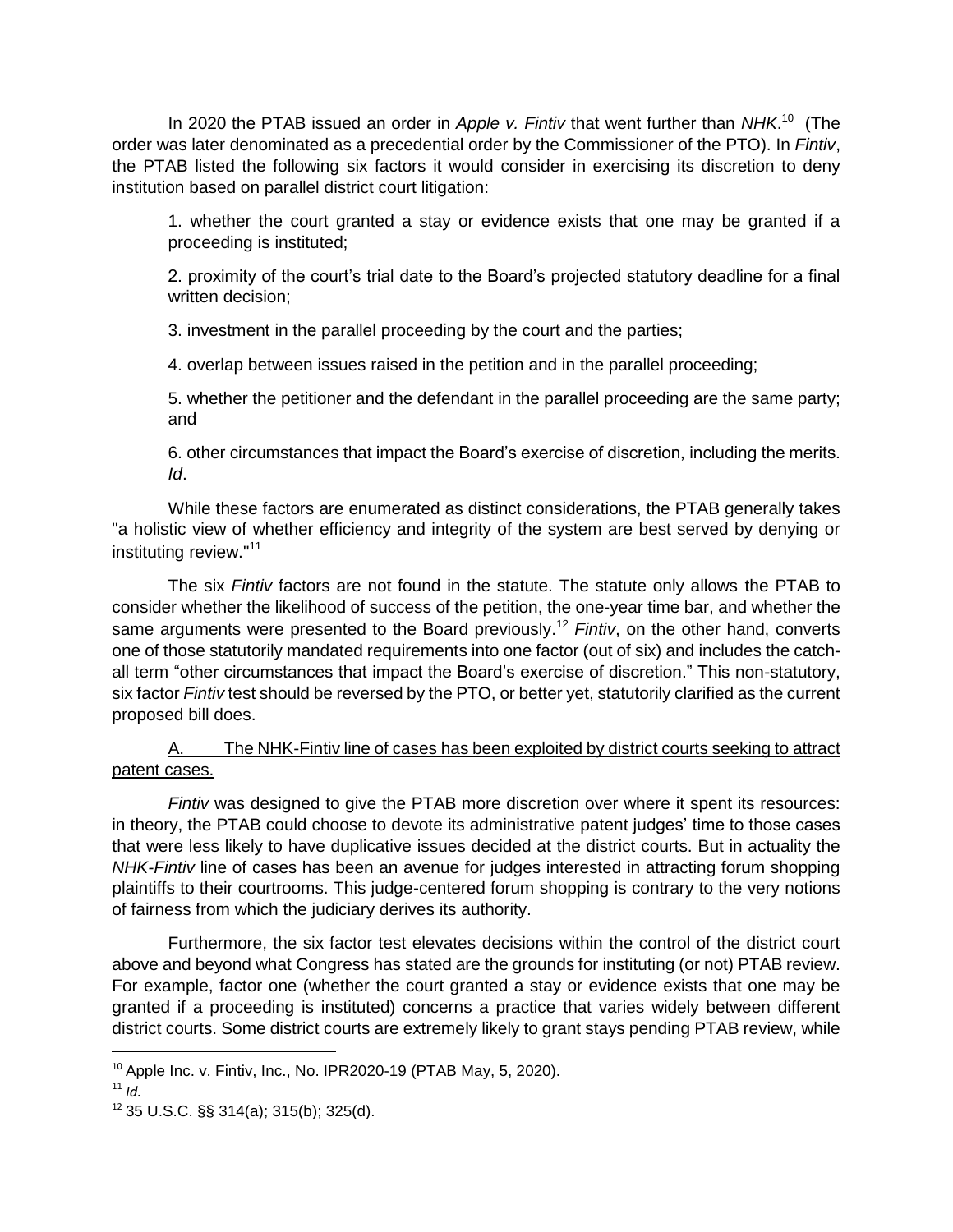others are much less likely to do so. Patent-heavy districts like the District of Delaware and the Western District of Texas have been reluctant to grant stays, meaning that patent holders who file in those districts are more likely to avoid PTAB review of their patents under *Fintiv*.

Similarly, the second factor (proximity of trial date) is used by certain district courts in an effort to avoid PTAB review. A recent study by Andrew Dufresnse, Nathan Kelly, and Lori Gordon shows that the trial dates relied on in *Fintiv* denials turn out to be wrong in 94% of cases.<sup>13</sup> Using estimated trial dates to deny review of a patent when these dates turn out to be delayed in 94% of the cases is a terrible way to make discretionary judgements.

Some district courts, eager to hear patent cases, have used the *Fintiv* factors to attract plaintiffs that do not want to have their patents reviewed by the PTAB. The U.S District Court for Western District of Texas currently receives around 25% of the patent cases nationally. Almost all of these cases are heard in the district's Waco Division.

The lone judge in the Waco Division employs an aggressive default schedule that, in most cases, results in the *Fintiv* factors cutting in favor of denying institution. As discussed, Judge Albright schedules *Markman* hearings six months after the case management conference, with trial roughly eighteen months after the conference. Inter partes review at the PTAB, by contrast, typically takes eighteen months—plus the time the defendant needs to prepare and file its petition after being sued for infringement. This practice means that the second factor of the *Fintiv* test usually favors denial of institution at the PTAB.

For example, in one PTAB decision involving a parallel case in the Western District of Texas, the PTAB denied institution of an inter partes review *solely* because of the Western District's speedy timeline.<sup>14</sup> The PTAB found that all the *Fintiv* factors for exercising discretion favored institution—except the district court's timeline for trial.<sup>15</sup> Senator Tillis has objected to this very practice, stating "Based on the facts currently available to me, it is difficult to imagine any plausible justification for the continued reliance on the demonstrably inaccurate trial dates set by the Waco Division." 16

The other *Fintiv* factors can also be manipulated by a judge interested in avoiding PTAB review for the plaintiffs in his courtroom. For instance, factor one (pending stays in the district court) are completely within the discretion of the district court judge. Some judges are notoriously reluctant to issue stays pending IPR. For example, the Waco Division of Western Texas' lone judge has stated publically that he is unlikely to grant a stay absent special circumstances. *See e.g.,* Britain Eakin, *Amid Scrutiny, Albright Focuses on Keeping Cases on Track*, LAW360 (Feb. 16, 2022). So, the practice of not granting stays ensures that the first factor favors denial of

 $\overline{a}$ 

<sup>13</sup> Andrew T. Dufresne, Nathan K. Kelley & Lori Gordon¸ *How reliable are trial dates relied on by the PTAB in the Fintiv analysis?* 1600 PTAB & Beyond (October 29, 2021);

https://www.1600ptab.com/2021/10/how-reliable-are-trial-dates-relied-on-by-the-ptab-in-the-fintivanalysis/.

<sup>&</sup>lt;sup>14</sup> Sand Revolutions II, LLC v. Continental Intermodal Group – Trucking, LLC, IPR2019-01393, slip op. at 18 (PTAB Feb. 5, 2020).

 $15$  *Id.* 

<sup>&</sup>lt;sup>16</sup> Letter from Senator Tillis to Acting Director of the PTO, Nov. 2, 2021.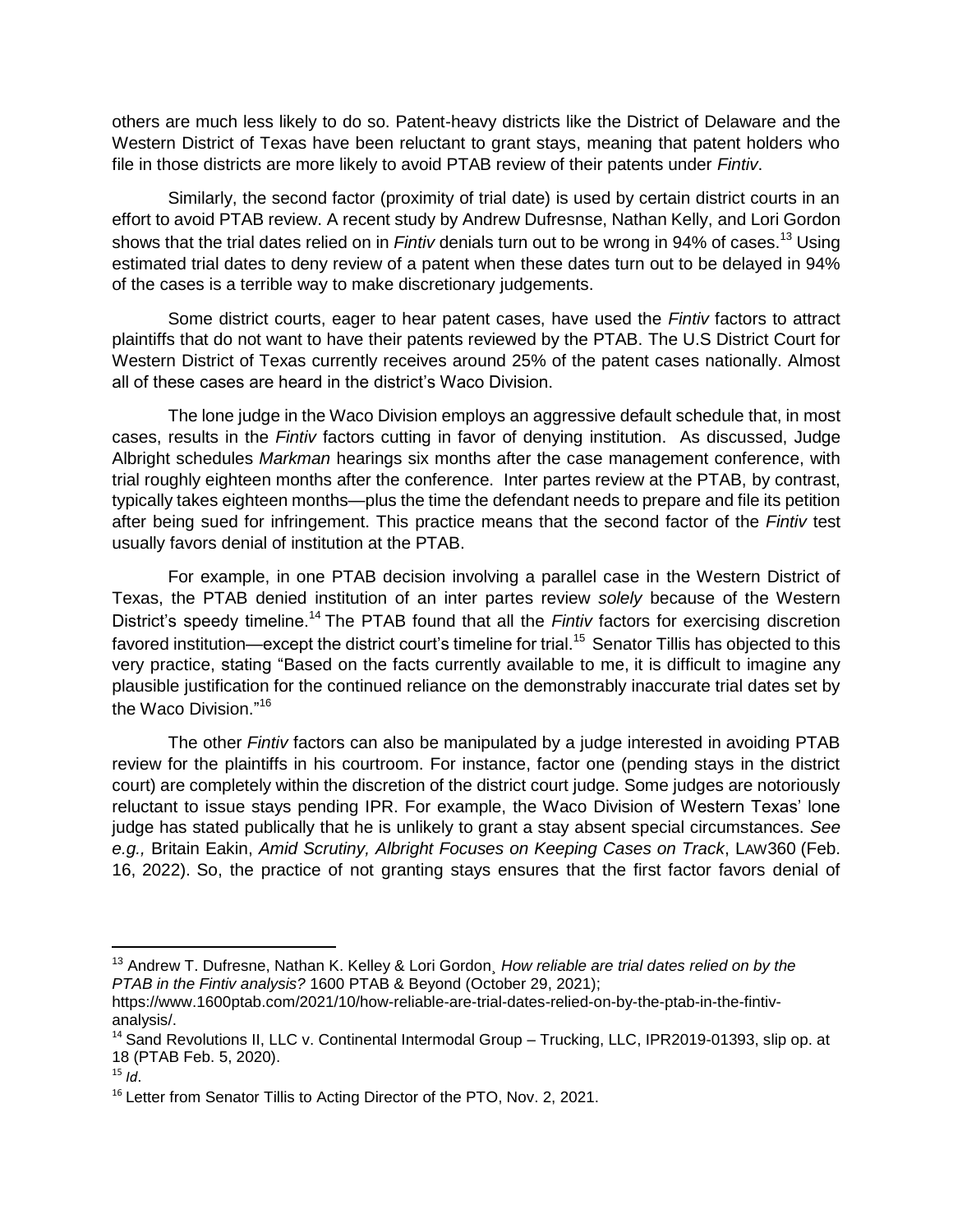institution at the PTAB. Setting a case schedule that essentially eliminates the prospect of PTAB review undermines the system Congress set up in the AIA to weed out low quality patents.

# B. *NHK-Fintiv* Has Not Eliminated Duplicative Judgements

Furthermore, the *NHK-Fintiv* framework has not succeeded in eliminating expensive, duplicative judgements at the PTAB and the district courts. Recently, a trial in the Western District of Texas between VLSI and Intel resulted in over \$2 billion dollar judgement for VLSI. Prior to the judgement, Intel had petitioned the PTAB for review of some of the patents at issue. But because of *Fintiv* and the Western District of Texas' early trial dates, the PTAB denied institution, finding that the court was likely to reach a conclusion before the PTAB.

Recently, OpenSkys (a non-party to the district court litigation) seeks to review those same patents at the PTAB. Because they are not in the Western District of Texas (or any other court for that matter) they are not subject to the same *Fintiv* factors. The PTAB granted the institution of the IPR of VLSI's patents, and could possibly undo the jury trial verdict awarding \$2 billion dollars. What is more, the petition filed by OpenSkies is a near exact replica of the previous unsuccessful petition filed by Intel. Thus, *Fintiv* resulted in more gamesmanship and cost in this case and may result in the work of the district court and the jury being wasted. This is not the efficient, lower cost result that Congress intended by creating the PTAB.

Another example of *Fintiv* thwarting the aims of the AIA can be seen in the case of Fintiv v. Apple. Fintiv (the entity) for which the *Fintiv* rule was created is still not at trial. The trial in that case has been scheduled for around half a dozen different dates. The date relied on by the PTAB in denying institution was March 3, 2021, whereas the PTAB anticipated coming to a conclusion at a later date in 2021. Fifteen months after that date, and months after the PTAB would have been statutorily mandated to finalize their decision, the trial still has not commenced. In fact, it was scheduled to go to trial this week, but was delayed yet again.<sup>17</sup> Today, over a year past the original trial date, the case has still not reached trial.

The trial dates set by district courts and relied on by the PTAB for *Fintiv* factor two should not be used in evaluating whether to institute review or not. *Fintiv* results in wasted attorney hours arguing about the progress made in district court, rather than the merits of the petition for review. It has resulted in numerous, high profile cases being unnecessarily extended and *increasing* the cost and time of patent litigation.

# C. *NHK-Fintiv* Results in Petitioners Filing Hurried Petitions and Forces Those Petitioners Who Are Litigating in Certain Jurisdictions to Make Unfair Concessions.

In recent months, practitioners have adjusted to the *Fintiv* factors. Petitioners know that because of *Fintiv* they must file any petition as soon as possible. They often hurriedly fire off a petition as quickly as possible in an effort to avoid the pitfalls of *Fintiv*. This practice also puts a strain on the patent office. Around 50% of institution requests involve detailed analysis of the *Fintiv* factors. Doing away with *Fintiv* would free the Patent Office of the burden of tracking the status of any parallel district court litigation and free the parties from having to pay money to litigate the issue.

<sup>17</sup> Ryan Davis, *Fintiv's Emergency Motion Delays Apple Patent Trial In WDTX*, Law360 (June 7, 2022); https://www.law360.com/articles/1500531/fintiv-s-emergency-motion-delays-apple-patent-trial-in-wdtx.